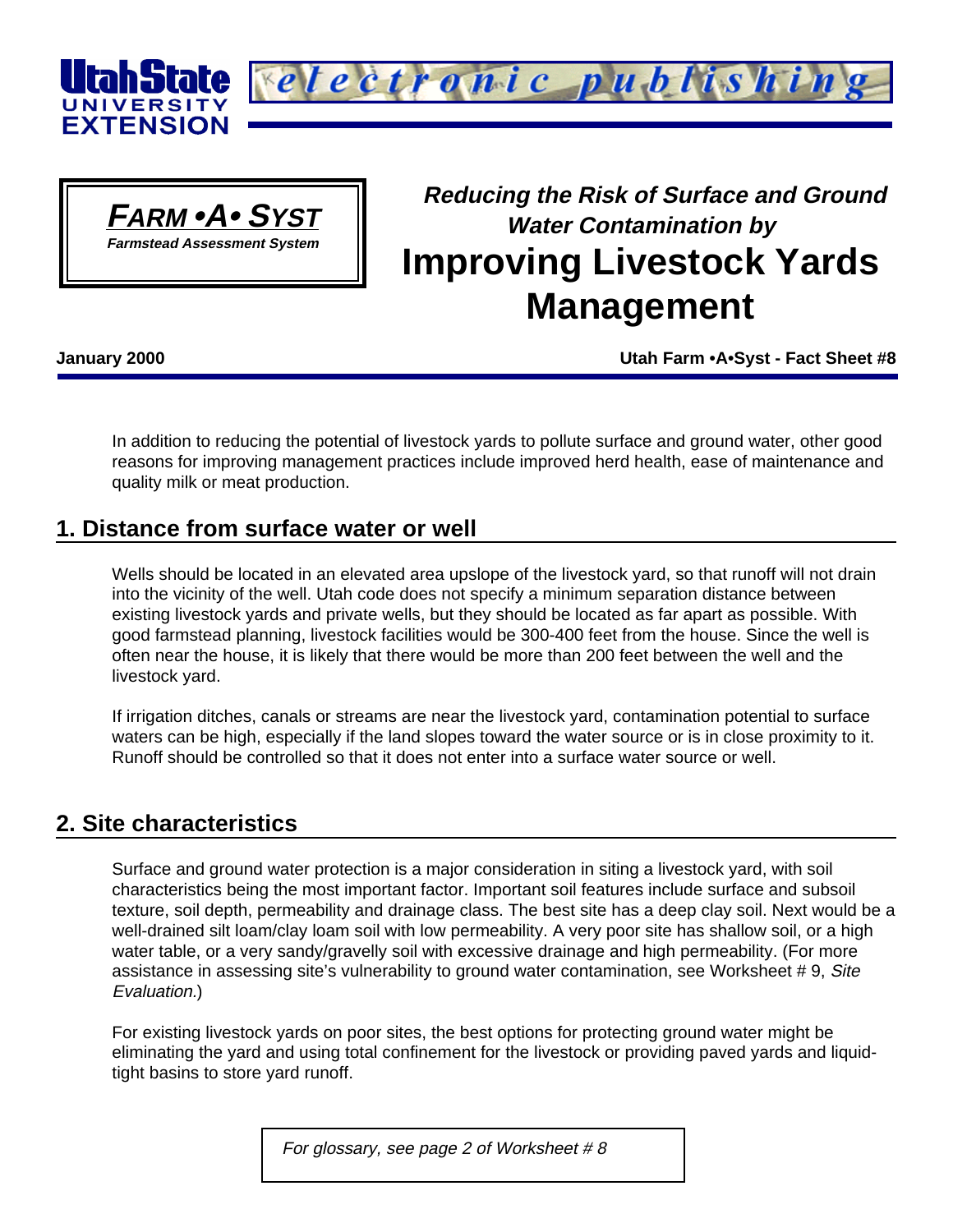### **3. Clean water diversion**

One way of reducing pollution from livestock yards is to construct and maintain structures to reduce the amount of clean water entering the yard.

•Waterways, small terraces and roof gutters can be used to direct water away from livestock yards.

•An earthen ridge or terrace can be constructed across the slope upgrade from a livestock yard to prevent runoff from entering the yard.

•In some areas, if a diversion terrace is not practical, a catch basin with a tile outlet could be installed above the livestock yard.

# **4. Runoff control systems**

A livestock yard without a runoff control system typically has an earthen surface compacted by animal traffic. This surface is not shaped for water drainage, so it is sometimes dry and sometimes muddy. Manure typically accumulates on the surface, and decaying manure is mixed into the soil by animal traffic.

Water running off concrete pads located near barn doors and clean water from roofs and upslope areas can flush manure from the yard.

Such a yard is difficult to manage, and the absence of runoff controls may lead to water quality problems. Contaminated runoff from an active feedlot that accumulates in areas adjacent to the lot may percolate through the soil and threaten ground water quality or enter irrigation ditches, canals or streams. Ground water contamination risk is particularly high on sites with high infiltration and percolation rates, such as sandy soils or other soils with good drainage. Surface water contamination risk is high on sites that are close to surface water and are steeper than 3%.

Runoff control systems can help to remedy such problem situations. These systems collect livestock yard runoff, settle out manure solids and direct the remaining water to storage areas away from streams, ditches, waterways and areas of permeable soils and creviced bedrock. The collected runoff water can be used for land application at a later time when conditions are favorable for preventing surface or ground water contamination.

# **5. Yard cleaning or scraping**

Clean livestock yards regularly. The amount of manure which accumulates on a livestock yard depends mainly on the number of animals and the hours per day animals spend on the lot. Cleaning and scraping at least once per week is preferable. Heavy concentrations of animals may require solids removal more often. Naturally, concrete surfaces are easier to clean than earthen lots. Earthen yards are cleaned when dry, so solids may be removed less frequently.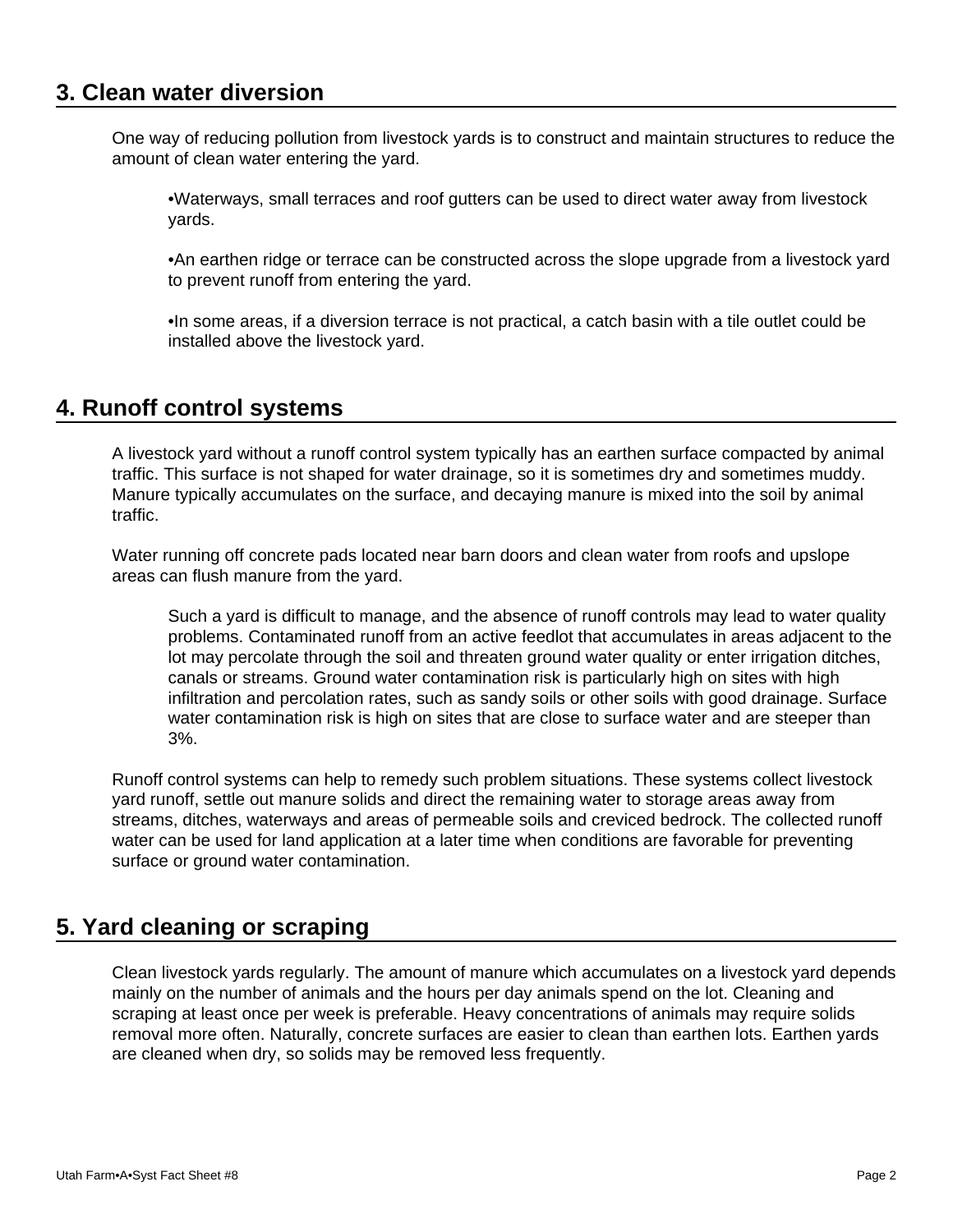# **6. Type of yard surface**

The minimum area required per animal for reducing the risk of ground water contamination depends on the type of lot surface. The amount of concrete surface area needed is much less than that required for an earthen lot.

The concrete area needed is a balance between traffic on the lot and resting area provided for animals. Too large an area results in manure freezing to the surface for long periods, while too small an area results in animals having difficulty moving about.

For dairy operations, the greatest protection for ground water is provided by confining animals to a free-stall barn or roofed yard. Where a yard is needed, 75 square feet of fenced concrete per cow is recommended, or 400 square feet of earthen surface. If an exercise area is desired, it should provide roughly 2,000 square feet. Direct runoff water carefully from the concrete or the earthen area into a storage facility. Curbs should be used to keep runoff from flowing off the edges of the concrete lot while ditches may be sufficient for an earthen lot.

Yard management involves considerations other than ground and surface water protection. A combination of yard surfaces can offer the most flexibility in adapting to weather conditions. Livestock location can be chosen based on the amount of mud in the yard: on concrete in sloppy conditions, on an earthen surface in dry weather, and on a mound in intermediate conditions.

The type of surface also affects management. Earthen yards, for example, might be cleaned only once or twice per year.

If bedrock or clean gravel or sands are close to the surface where your livestock yard is located, pave the surface with concrete, or totally confine livestock.

# **7. Livestock storage and manure utilization**

In addition to the condition of your livestock yards, your farm animal manure management plan should consider manure storage and utilization. (Worksheet and Fact Sheet #7: Livestock Manure Storage and Utilization provide guidelines for minimizing impact on surface and ground water.)

Animal manure can be a valuable nutrient source and soil conditioner. When managed properly, the nutrients in manure can be substituted for commercial fertilizers, saving money and protecting both ground water and surface water. Matching nutrient applications to crop nutrient needs is critical.

# **8. Abandoned livestock yards**

With active feedlots or yards, the layer of organic matter mixed with soil at the surface lies over compacted subsurface soil, forming a layer through which water moves very slowly. Therefore, leaching of nitrate and bacteria through the surface seal and compacted layers is not likely within the livestock yard. If livestock yard runoff is discharged to permeable soils or bedrock, leaching may occur. Studies have found little nitrate in the soil of active feedlots.

Nevertheless, abandoned yards can pose a significant risk of ground water contamination. As the manure pack breaks up from lack of use, water can leach through and reach ground water.

If you have a permanently abandoned yard, dig it up, spread the manure and soil combination on fields, and refill the former yard with other material. Another option is to till and plant the yard to a high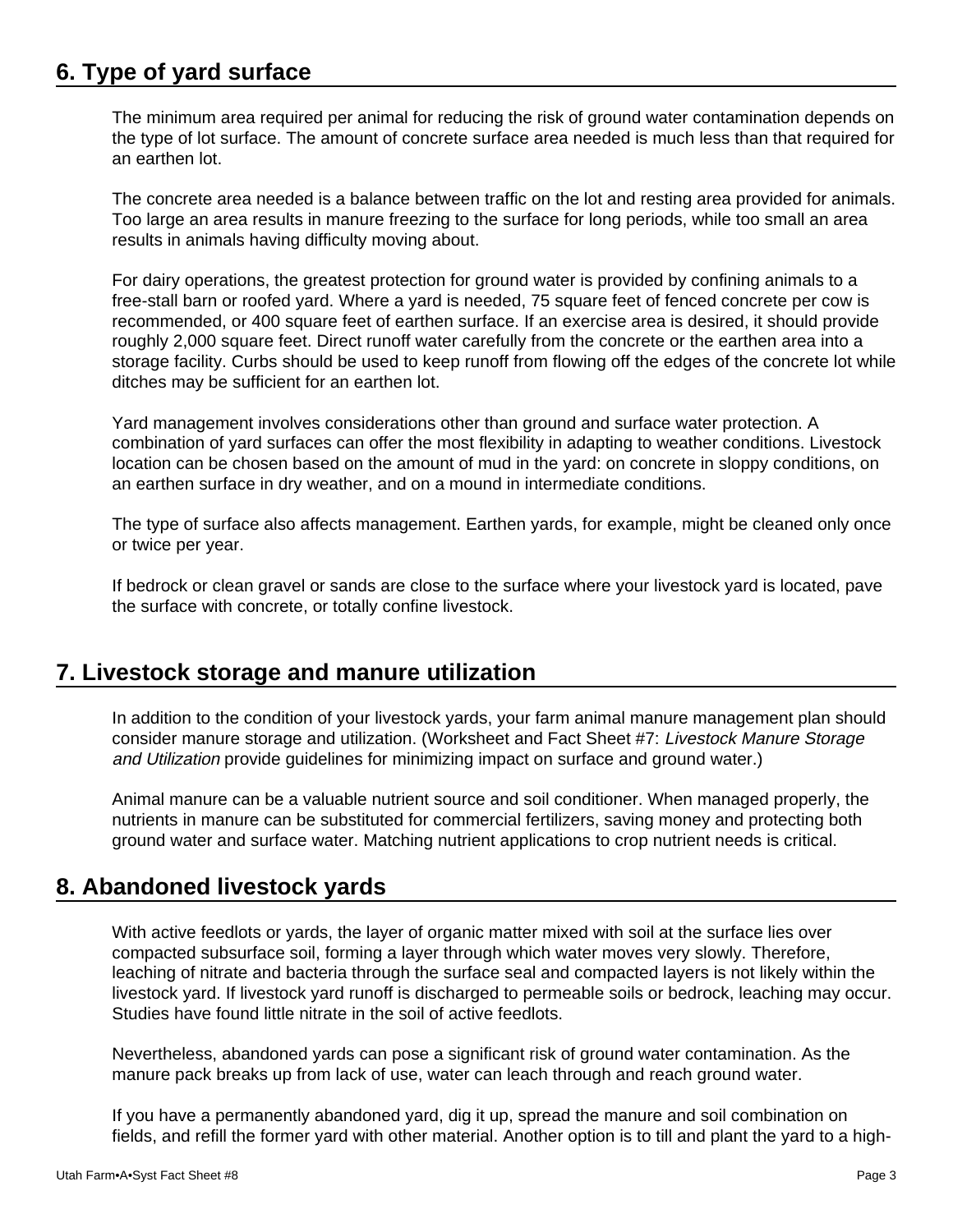nitrogen-using crop, which will consume most of the available nitrogen released by soil and the manure decomposition process. It is also a good practice to remove manure from a feedlot that will not be used for an extended period. Otherwise, cracks developing in the surface may allow leaching of nitrates and other compounds.

# **CONTACTS AND REFERENCES**

### **Who to call about . . .**

### **Design and technical standards for runoff control systems**

Your local office of the USDA Natural Resources Conservation Service.

### **Financial and technical assistance in remedying a risky situation**

Your local offices of the USDA Farm Service Agency and the USDA Natural Resources Conservation Service.

### **What to read about . . .**

Publications are available from sources listed at the end of the reference section. (Refer to number in parentheses after each publication.)

### **Design criteria and general information**

Beef Housing and Equipment Handbook. Midwest Plan Service. MWPS-6 (1) Sheep Housing and Equipment Handbook. Midwest Plan Service. MWPS-3. (1) Swine Housing and Equipment Handbook. Midwest Plan Service. MWPS-8. (1) Dairy Housing and Equipment Handbook. Midwest Plan Service. MWPS-7. (1) Livestock Waste Facilities Handbook. Midwest Plan Service. MWPS-18. (1) Agricultural Waste Management Field Handbook. 1996. United States Department of Agriculture Natural Resources Conservation Service. (2)

### **Publications available from...**

1. MidWest Plan Service, Ag and Biosystems, Engineering Extension, 207 Davidson Hall, Ames, IA 50011-3080. (515-294-6361. FAX (515-294-6361. Email: mwps@iastate.edu.

2. Local offices of the USDA Natural Resources Conservation Service

### **Internet sites . . .**

Utah NRCS Web Site: (http://www.ut.nres.usda.gov)

USU Extension Water Quality Web Site: Farm A Syst and Home A Syst (http://www.ext.usu.edu/natres/wq/a-syst.htm)

Utah Department of Agriculture and Food, Concentrated Animal Feeding Operations (http://www.ag.state.ut.us/divisns/mkt&cons/cafo.htm)